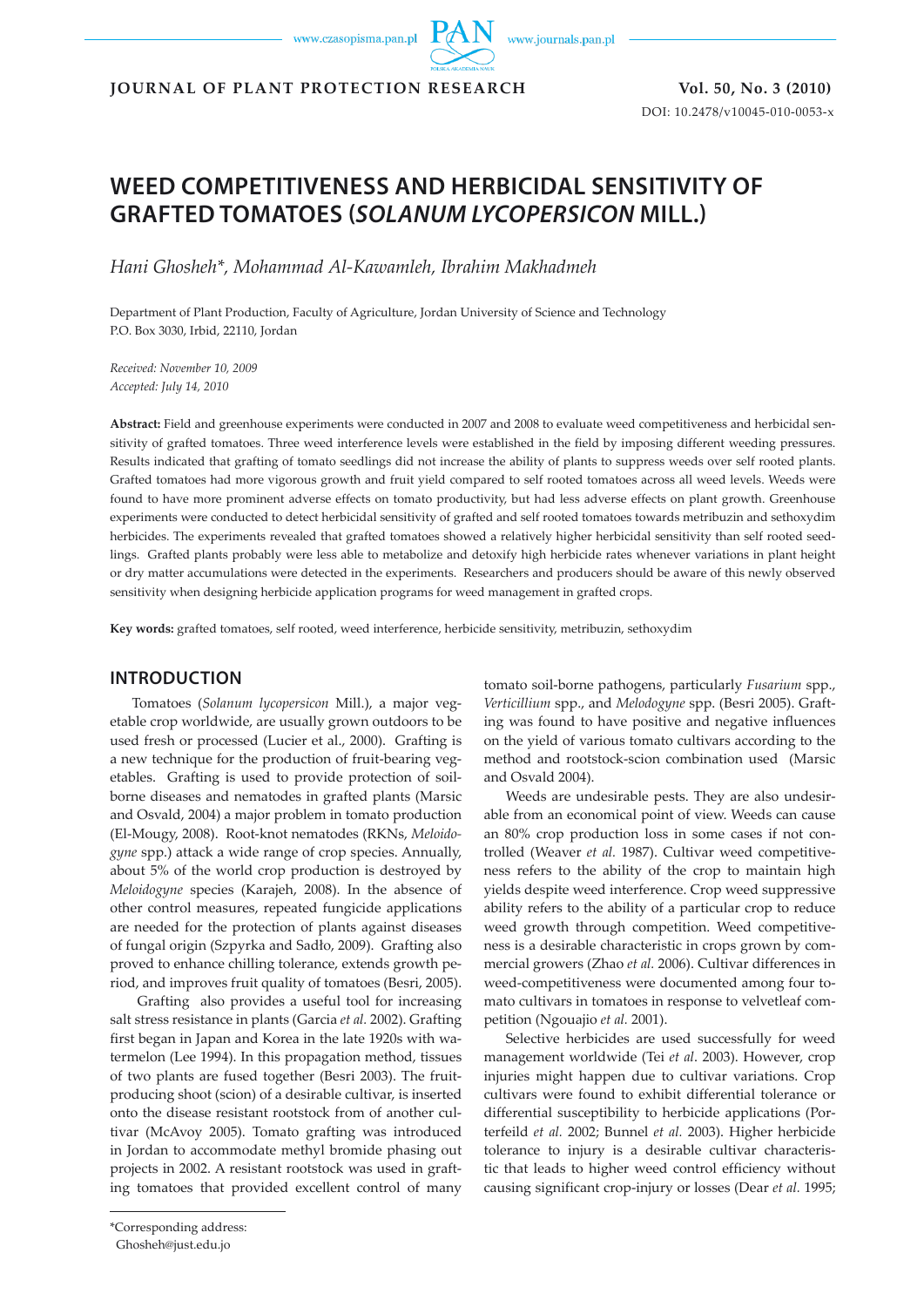Al-Khatib *et al.* 1997). Among the selective herbicides; metribuzin and sethoxydim are commonly used in tomatoes. Metribuzin [4-amino-6-(1,1-dimethelethyl)- 3-(methylthio)-1,2,4-triazin-5(4H)-one] is a selective preemergence and post-emergence herbicide that controls many broadleaf weeds in a wide variety of crops including tomato. Sethoxydim ±(2-[1-(ethoxyamino)butyl-5-[2- (ethylthio)-propyl]-3-hydroxy-2-cyclo-hexaen-1-one) is a selective post-emergence herbicide for the control of annual and perennial grasses in many crops, including tomatoes (Senseman 2007).

Since grafting of tomatoes has become common, we decided to investigate weed problems and herbicide sensitivity associated with grafted plants. Research results are not available for the competitive ability of grafted tomatoes, nor for the herbicidal sensitivity of such plants. Our specific objectives were to: a) compare the competitive ability of grafted tomatoes and self rooted tomatoes with local weeds to determine the required level of weed management practices in grafted tomatoes, b) evaluate the differential sensitivity of grafted tomatoes to applications of metribuzin and sethoxydim herbicides, to alert producers of possible herbicidal sensitivity risks upon using grafted tomatoes.

### **MATERIALS AND METHODS**

#### **Field trials**

Field trials were conducted during the year 2007 at the Jordan University of Science and Technology (JUST) campus, Irbid, to evaluate weed competitive ability of grafted and self rooted tomatoes. The site is located 20 km east of Irbid (32°34 N; 35°59 E; 520 m altitude). Cold winters and hot summers prevail most years. Generally, rainfall incidents start in late October to early November and end in late March to early April. Maximum rainfall occurs during January and February. The soil at the site is fine loamy, mixed, thermic, calcic palearrgid (Khresat *et al.* 1998).

A split plot design was utilized in a Randomized Complete Block arrangement. Raised beds (0.6 m wide, 0.1 m high) were manually prepared after disking the site twice. Three weed interference levels (high, medium, and low) were randomly assigned to the main plots of 4x12 m. To allow for the establishment of the desired weed-interference levels, mulches were not used. Low weed interference level was accomplished by performing five hand-hoeings at 22, 33, 50, 68, and 85 days after transplanting (DAT). Medium weed interference level was accomplished by a single hand-hoeing practiced 40 DAT. High level of interference (weedy) was achieved by allowing weeds to grow without any removal from the time of tomato transplanting to the termination of the experiment. Grafted and self rooted tomato seedlings were hand transplanted simultaneously to subplots of 4x6 m, assigned randomly. Scions of the tomato cultivar ''Sadeen'' were grafted in the rootstock ''He-Man'' in a commercial nursery, following the "Top-Grafting method'' (McAvoy 2005). Both grafted and self rooted tomatoes were transplanted to the experimental field, 20 days after initiating the grafting process.

Plant distances within rows were 40 cm. Each subplot contained 50 plants. Subplots were irrigated by 5 drip irrigation lines (1.20 m spaced apart). The experiment was replicated 4 times and was performed twice; the first time during the spring of 2007 and the second run during the fall of 2007. Seedlings were transplanted to experimental sites on 17th April and 18th September 2007. All management practices were performed to be in accordance with commercial farming activities. Tomato plants in the experimental field received the necessary amounts of water, fertilizers, and pesticide applications.

Weed species present in the experiments were natural infestations common to the site. The most abundant weeds in spring 2007 were identified according to Abu-Irmaileh (2000), as being *Achillea santolina* L., *Amaranthus* spp. L., *Avena sterilis* L., C*henopodium album* L., *Diplotaxis erucoides* (L.) DC., *Ecballium eleatrium* (L.) Rick., *Erucaria hispanica* (L.) Druce., *Solanum nigrum* L., and *Sorghum halepense* L. The most abundant weeds observed in fall 2007, were *Amaranthus* spp. L., *Anthemis palaestina* L., *Avena sterilis* L., *Malva sylvestris* L., *Rumex cyprius* L., and *Trigonella arabica* Delile.

Data measurements were recorded and samples were collected from the three middle rows to avoid the border effect. The following parameters were recorded: a) tomato height (average of 4 plants/subplot) at 16 day after treatment (DAT); b) number of lateral branches (average of 4 plants/subplot) at 33 DAT; c) number of fruits on the first and second cluster/plant (average of 4 plants/subplot) at 50 DAT; d) cumulative total fruit yield (average for 10 plants/ subplot); e) above ground weed biomass  $(g/m^2/subplot)$ only at the end of the first season; f) tomato aboveground biomass (g/m2 /subplot) only at the end of the first season.

Because of significant season X treatment interactions, data for each season were analyzed separately. Data were subjected to the analysis of variance (ANOVA) using SAS program (SAS 1989). Means were separated according to Fisher's least significant difference (LSD) test at p = 0.05.

#### **Greenhouse Experiments**

Greenhouse trials were conducted at JUST campus during the fall of the year 2007 and winter of 2008, to evaluate the differential sensitivity of grafted tomatoes to metribuzin and sethoxydim herbicide mixtures (Monaco *et al.* 2002). The recommended rates on the herbicides label were 70 g active substance (a.s.)/ha and 150 g a.s./ha for metribuzin and sethoxydim, respectively. Thus, a 1X for the mixture at a 15 : 7 mixing ratio was considered to be 220 g a.s./ha. Preliminary tests performed using a hand sprayer that delivered 200 l/ha, allowed us to consider mixture rates of 8X (1760 g a.s./ha) and above, to be lethal to self rooted tomatoes.

Single seedlings of grafted tomato (cultivar Amani, and rootstock He-man) or self rooted tomatoes (cultivar Amani), were transplanted into two liter plastic pots containing a mixture of peat moss, perlite, and soil at a volume ratio of 1 : 1 : 1. A gradient of 12-mixture concentrations of 0, 55, 110, 220, 330, 440, 550, 660, 880, 1 760, 3 520, and 7 040 g a.s./ha, representing 0.25, 0.5, 1, 1.5, 2, 2.5, 3, 4, 8, 16, and 32 fold of the recommended label rates, were applied using a hand sprayer. These doses were applied to grafted and self rooted tomatoes simultaneously 7 days after transplanting.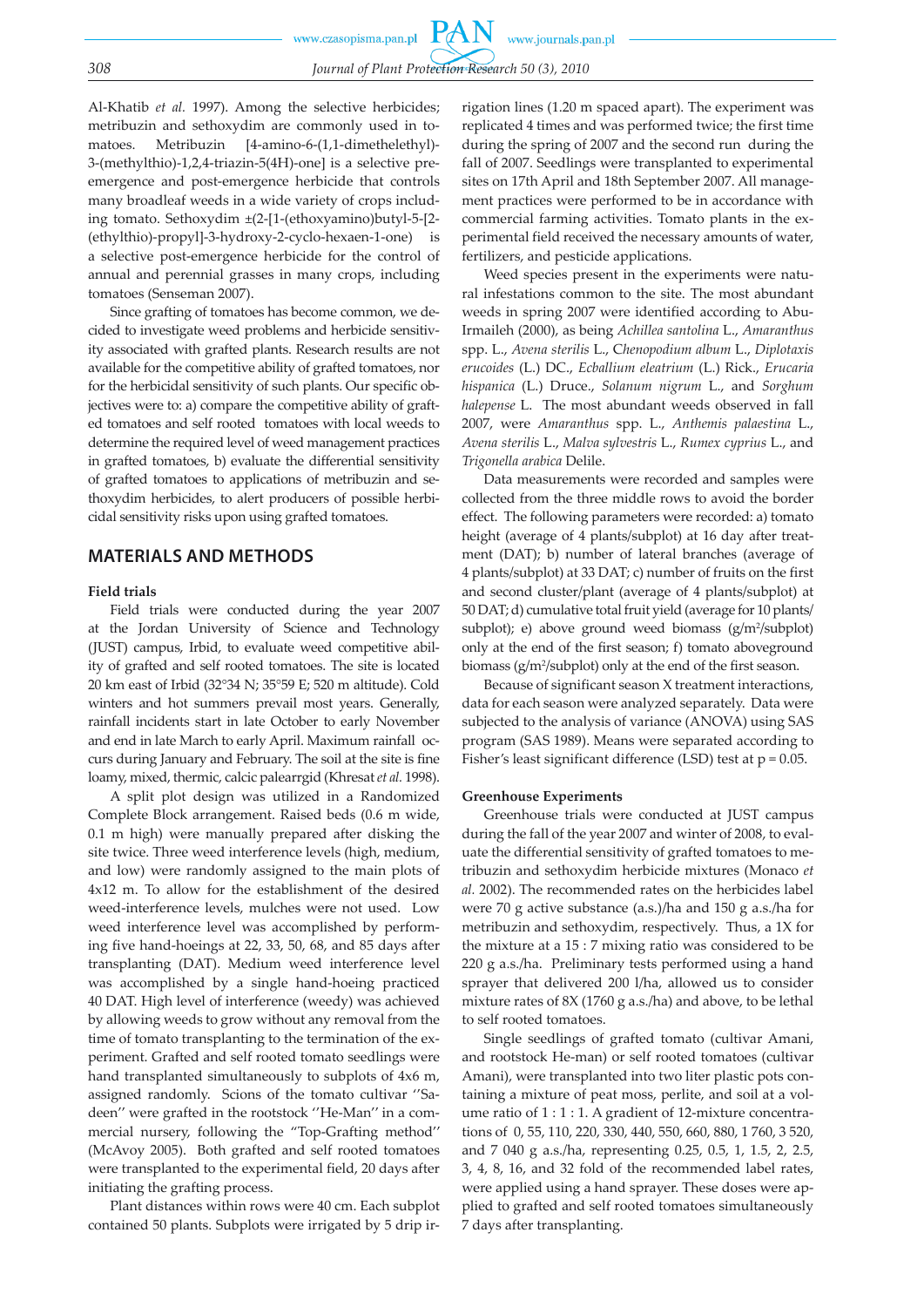Plant heights (base to uppermost part) for seedlings not showing terminal injury symptoms were recorded daily until 6 days after application (DAA). Dry weights for shoots of tomato seedling were determined either after complete death (treatments receiving 8, 16 and 32 X) or 6 DAA for all other concentrations, after cutting at soil surface. At 6 DAA, plant recovery was noticed without any further development of injury symptoms. Shoots were air-dried in the oven at 70°C for 48 h.

Treatments were arranged in a completely randomized design (CRD) with five replications. ANOVA (SAS 1989) performed on combined data revealed significant season and treatment-by-season effects, thus, data were analyzed for each season separately. Data sets were subjected to multiple linear regression analysis using PROC REG (SAS 1989). Herbicide concentrations and tomato seedling type (grafted; self rooted) were assigned as independent variables. T-tests generated by SAS outputs were used to determine the significance of the independent variables on the measured dependent variables.

### **RESULTS AND DISCUSSION**

#### **Field experiments**

Interaction effects between weed infestation levels and tomato seedling types were not detected in both seasons for all measured variables. Thus, grafting of tomato seedlings had no apparent effect on plants competitive ability with weeds under our experimental circumstances.

In the spring experiment, weed interference levels and tomato seedling types had no significant effects on tomato height (Table 1). The lack of adverse competitive effects from weed-interference levels on plant height indicates that weeds did not impose suppression effects on the vegetative growth of tomatoes in either of the growing seasons. This conclusion is similar to observations recorded by Ngouajio *et al*. (2001). In the fall experiment, self rooted plants were taller than grafted tomatoes (Table 1), but we cannot draw conclusions about better light competitive ability for self rooted seedlings. It is known that grafted tomatoes are slower in growth early in the season, which might explain the differences in height after 16 days of having been planted. An after grafting recovery period is needed for these seedlings to re-grow vigorously (Khah *et al.* 2006).

Grafted tomatoes had more branching in spring 2007 (Table 1). Marsic' and Osvald (2004) and Khah *et al.* (2006) found grafted tomatoes to have more branching compared to self-rooted tomatoe plants in greenhouse and open-field conditions. Branching capacity is less expected to be affected by weed competition, since this capacity is determined early on during vegetative growth (Montanyá and Ponce 2006). Environmental conditions were more adequate for grafted plants to express a greater branching capacity, compared to conditions prevailing during fall 2007. However, such conditions allowed the presence of more competitive weeds during fall compared to spring, as low- and moderate-weed interference levels had more fruits in the second cluster compared to weedy plots (Table 2).

In spring 2007, the total yield from 10 harvests indicated that low weed interference plots produced 48% more

Table 1. Effect of weed-interference levels and tomato rooting types on plant height and branching capacity for field experiments in spring and fall, 2007

|                    | Spring 2007        |                  | Fall 2007 |                  |  |
|--------------------|--------------------|------------------|-----------|------------------|--|
|                    | height<br>branches |                  | height    | branches         |  |
|                    | [cm]               | [branches/plant] | [cm]      | [branches/plant] |  |
| Weed interference: |                    |                  |           |                  |  |
| Low                | 14.9               | 6.8              | 20.5      | 7.6              |  |
| Moderate           | 14.2               | 5.9              | 22.3      | 7.1              |  |
| High               | 14.0               | 5.7              | 21.8      | 6.6              |  |
| LSD values         | ns                 | ns               | ns        | ns               |  |
| Rooting type:      |                    |                  |           |                  |  |
| Grafted            | 14.5               | 6.5              | 19.7      | 7.3              |  |
| Self               | 14.3               | 5.8              | 23.4      | 6.9              |  |
| LSD values         | ns                 | 0.6              | 1.4       | ns               |  |

ns – not significantly different according to ANOVA at  $p \leq 0.05$ 

Table 2. Effect of weed-interference levels and tomato rooting types on number of fruits for the first and second cluster for field experiments in spring and fall 2007

|                    | Spring 2007          |                      | Fall 2007            |                      |  |
|--------------------|----------------------|----------------------|----------------------|----------------------|--|
|                    | fruits – 1st cluster | fruits – 2nd cluster | fruits – 1st cluster | fruits – 2nd cluster |  |
| Weed-interference: |                      |                      |                      |                      |  |
| Low                | 1.7                  | 2.1                  | 2.8                  | 4.6                  |  |
| Moderate           | 3.3                  | 1.7                  | 2.9                  | 4.1                  |  |
| High               | 1.6                  | 1.8                  | 2.7                  | 3.6                  |  |
| LSD values         | ns                   | ns                   | ns                   | 0.5                  |  |
| Rooting type:      |                      |                      |                      |                      |  |
| Grafted            | 3.0                  | 1.9                  | 2.8                  | 4.2                  |  |
| Self               | 1.5                  | 1.8                  | 2.6                  | 3.8                  |  |
| LSD values         | ns                   | ns                   | ns                   | ns                   |  |

ns – not significantly different according to ANOVA at  $p \leq 0.05$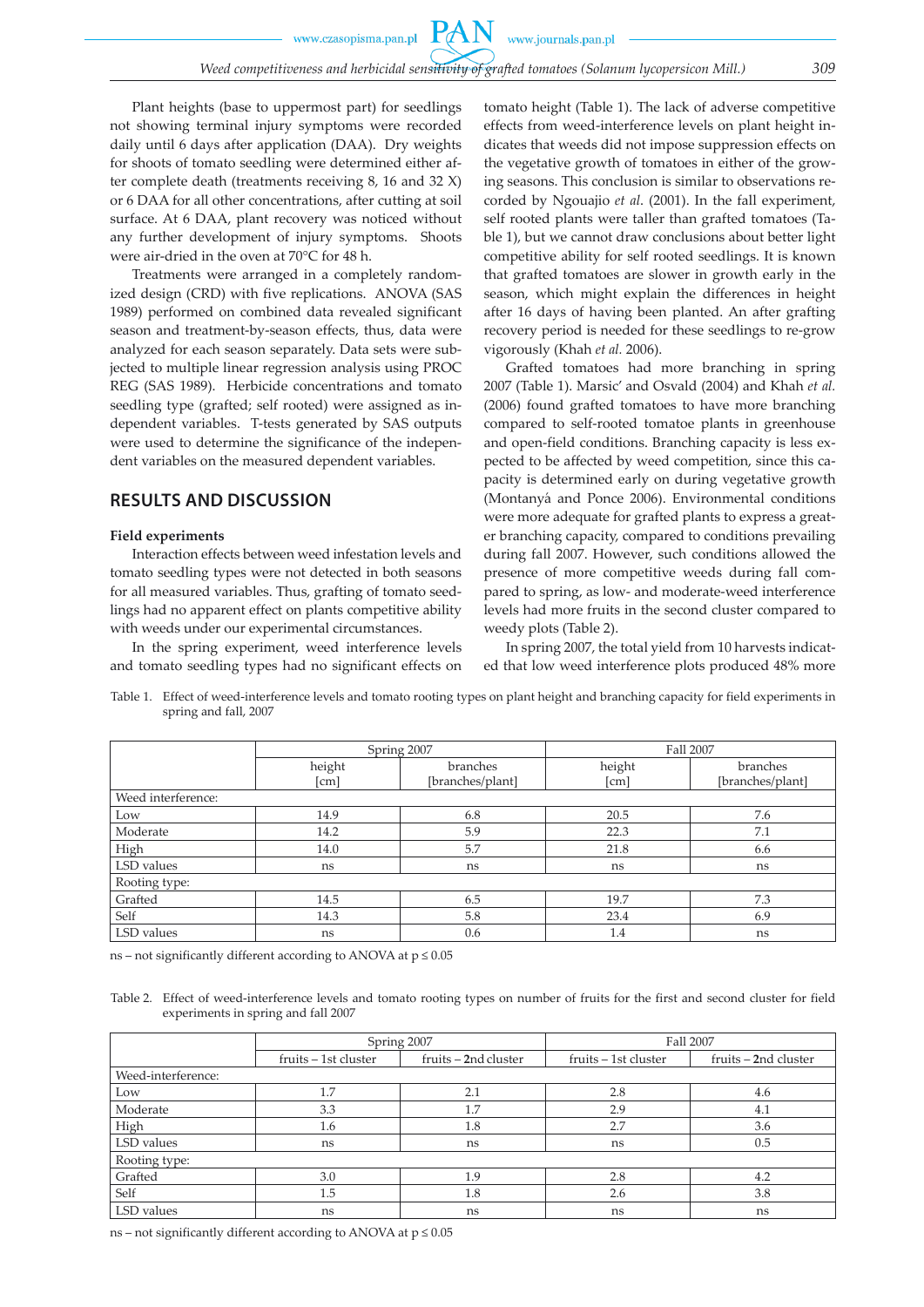tomatoes compared to weedy plots. Data from two harvests in fall 2007, indicated that low and moderate weed interference plots produced more tomato fruit quantities than amounts harvested from weedy plots. That experiment was terminated earlier than scheduled due to an early frost incident (Table 3). Our results are in agreement with previous studies that indicated yield reductions in tomato cropping systems due to weed competition (Ngouajio *et al.* 2001). The results emphasize the significance of practicing weed management practices when raising the tomato. Grafted tomatoes produced more yield than self-rooted plants only in the spring trial (Table 3). Previous higher yields were reported for grafted tomatoes compared to self-rooted plants (Khah *et al.* 2006; Qaryouti *et al.* 2007). Lee (1994) attributed the yield increase of grafted plants to rootstock vigor and to higher uptake of water and nutrients. On the other hand, more fruits were harvested from low weed density plots compared to weedy plots (Table 3). These findings are in agreement with Milton *et al.* (1992) who reported lower yields as black nightshade density increased. More fruits were harvested in spring 2007 from grafted tomatoes. In fall, grafted plants did not express this prolific fruit production due to a shorter growing season (Table 3).

Weed biomass was much higher in weedy plots than the weed biomass in moderate and low weed plots in spring 2007. A single weed removal practice conducted in moderate weed interference levels suppressed weeds to a degree comparable to frequent hand-hoeing of plots (Table 4). This can be attributed to the timing of that single weeding that is associated with the time where tomato canopies close gaps between and within rows, a condition that intensifies shading and adversely affects weed growth (Monaco *et al.* 1981). Grafting, on the other hand, did not affect weed growth, thus, the more vigorous grafted tomatoes did not have any advantage in suppressing weed emergence or growth. Weed-interference levels had no effect on tomato aboveground biomass in spring 2007 (Table 4). Thus, weeds growing naturally did not have any competitive edge over the vegetative growth of tomatoes, but as indicated previously, reduced fruit yields. More negative impacts on above ground biomass of tomato plants were reported previously (Ngouajio *et al.* 2001; Kazinczi *et al.* 2007), which could be attributed to higher weed densities in those experiments. Grafted tomatoes, on the other hand, had a higher dry weight than self rooted tomatoes (Table 4), reflecting a more vigorous growth habit (Marsic' and Osvald 2004; Khah *et al.* 2006).

|  |  |  |  | Table 3. Effect of weed-interference levels and tomato rooting types on tomato yield and fruit numbers in spring and fall 2007 |
|--|--|--|--|--------------------------------------------------------------------------------------------------------------------------------|
|--|--|--|--|--------------------------------------------------------------------------------------------------------------------------------|

|                    | Spring 2007      |                           | Fall 2007        |                           |  |
|--------------------|------------------|---------------------------|------------------|---------------------------|--|
|                    | yield<br>[kg/ha] | fruits<br>[per 10 plants] | yield<br>[kg/ha] | fruits<br>[per 10 plants] |  |
| Weed-interference: |                  |                           |                  |                           |  |
| Low                | 27840            | 317.8                     | 9 0 5 0          | 61.3                      |  |
| Moderate           | 25870            | 284.1                     | 7989             | 54.9                      |  |
| High               | 18730            | 211.8                     | 4633             | 39.4                      |  |
| LSD values         | 7810             | 84.0                      | 2040             | 10.8                      |  |
| Rooting type:      |                  |                           |                  |                           |  |
| Grafted            | 28 900           | 314.2                     | 7969             | 54.5                      |  |
| Self               | 19370            | 228.3                     | 6480             | 49.2                      |  |
| LSD values         | 3890             | 36.8                      | ns               | ns                        |  |

Data converted from a ten-plant yield production to kg/ha; ns – not significantly different according to ANOVA at p ≤ 0.05

Table 4. Effect of weed-interference levels and tomato rooting types on total weed fresh weight from  $1 \text{ m}^2$  per subplot and dry weight of two tomato plants in spring, 2007

|                    | Weed biomass<br>$\left[\mathrm{kg/m^2}\right]$ | Tomato dry biomass<br>[kg/2 plants] |
|--------------------|------------------------------------------------|-------------------------------------|
| Weed-interference: |                                                |                                     |
| Low                | 0.311                                          | 0.239                               |
| Moderate           | 0.840                                          | 0.183                               |
| High               | 2.080                                          | 0.163                               |
| LSD values         | 0.780                                          | ns                                  |
| Rooting type:      |                                                |                                     |
| Grafted            | 1.110                                          | 0.228                               |
| Self               | 1.050                                          | 0.162                               |
| LSD values         | ns                                             | 0.064                               |

ns – not significantly different according to ANOVA at  $p \leq 0.05$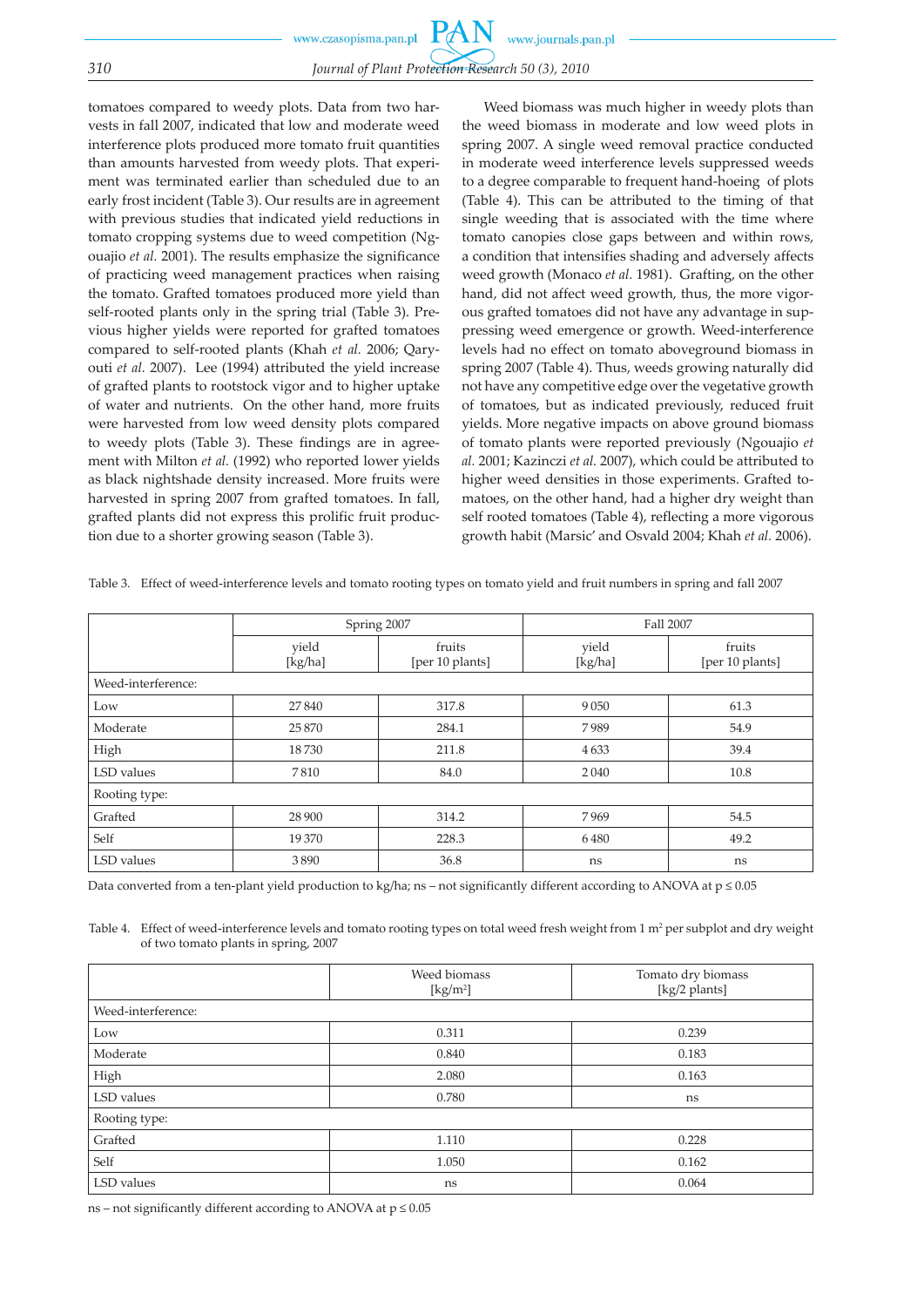#### **Greenhouse experiments**

Plant heights were recorded hours before applying herbicide combinations to detect differences in height between grafted and self-rooted tomato seedlings. ANOVA results (data not presented) indicated the absence of rooting effect on initial heights of seedlings. Thus, any effects detected then after are experiment related effects.

In the fall experiment, plant height measurements recorded in the first to the fifth day after metribuzin and sethoxydim application (DAA) indicated significant herbicide dose and rooting type effects. Higher concentrations caused reductions in seedling heights. Grafted tomatoes were shorter at all recorded dates than self-rooted seedlings (Table 5). In the winter experiment, rooting type effects were not observed at 1, 2, and 3 DAA, but elevated herbicide concentrations caused plant height reductions at those dates. Plant height measurements recorded 4 and 5 DAA indicated significant concentration and rooting type effects, with grafted plants being shorter than selfrooted seedlings (Table 5). Height reductions in response to increased herbicidal concentrations are in agreement with Fortino and Splittstoesser (1974) who found that increasing metribuzin rates from 0 to 1.12 kg/ha caused injury to 15 cm tomato seedlings measured 6 days after application. Our experiments revealed that grafted tomatoes had a relatively higher herbicidal sensitivity compared to self-rooted seedlings. Previous results about the response of grafted plants to herbicide injury were not found within the available literature. Possible reasons for grafting sensitivity might include differences in detoxification rates, or could be related to stresses associated with the grafting process. Differential tolerance of tomato cultivars to metribuzin was associated with detoxification rates through metabolism within tomato leaves (Stephenson *et al.* 1976). Sethoxydim, on the other hand, was not expected to cause injury to tomato (Glaze 1988).

In fall 2007, different concentrations of metribuzin and sethoxydim had significant effects on dry weight of above ground tomato plants. Rooting type had no effect on the dry weight of tomato seedlings (Table 6). However, rooting type and herbicidal concentrations affected seedling dry weight in winter 2008. Self-rooted plants had higher values (Table 6). These findings partially indicate that grafted tomatoes exhibit more sensitively than selfrooted seedlings towards herbicide applications under cooler environments. The senitivity of grafted tomatoes can be attributed to slower growth rates, slower recovery after grafting, and less herbicide detoxification.

Table 5. Regression parameters<sup>1</sup> for the predicted effects of different concentrations of metribuzin and sethoxydim on heights of grafted and self-rooted tomato seedlings derived from observations recorded in greenhouse experiments conducted in fall 2007 and winter 2008

|                     | a         | B           | $\mathsf{C}$   | $\mathbb{R}^2$ |  |  |
|---------------------|-----------|-------------|----------------|----------------|--|--|
|                     | Fall 2007 |             |                |                |  |  |
| $1\,\mathrm{DAA}^2$ | 14.01274  | $-0.000177$ | 0.575          | 0.181          |  |  |
| 2 DAA               | 15.11407  | $-0.000660$ | 1.125          | 0.637          |  |  |
| 3 DAA               | 19.38472  | $-0.004030$ | 1.380          | 0.646          |  |  |
| 4 DAA               | 22.2478   | $-0.006631$ | 0.128          | 0.520          |  |  |
| 5 DAA               | 24.06297  | $-0.008532$ | 1.056          | 0.593          |  |  |
| Winter 2008         |           |             |                |                |  |  |
| 1 DAA               | 15.09227  | $-0.000386$ | $\theta$       | 0.298          |  |  |
| 2 DAA               | 15.89212  | $-0.000675$ | $\theta$       | 0.501          |  |  |
| 3 DAA               | 17.42941  | $-0.001320$ | $\overline{0}$ | 0.181          |  |  |
| 4 DAA               | 18.15556  | $-0.004041$ | 1.122          | 0.389          |  |  |
| 5 DAA               | 18.95819  | $-0.005061$ | 0.833          | 0.426          |  |  |

<sup>1</sup> regression equation was:  $y$  (cm) =  $a+b*x1+c*x2$ , where:  $x1$  – combined herbicide concentration;  $x2 - 1$  for self-rooted; 0 for grafted; R2 – coefficient of determination

2 days after application

Table 6. Regression parameters<sup>1</sup> for the predicted effects of different concentrations of metribuzin and sethoxydim on dry biomass of grafted and self rooted tomato seedlings derived from observations recorded in greenhouse experiments conducted in fall 2007 and winter 2008

|             | a         |           |           | $\mathbb{R}^2$ |
|-------------|-----------|-----------|-----------|----------------|
| Fall 2007   | 570.8446  | $-0.0401$ |           | 0.2419         |
| Winter 2008 | 443.80999 | $-0.0172$ | 104.33333 | 0.1668         |

<sup>1</sup> regression equation was: *y* (cm) =  $a+b*x1+c*x2$ , where:  $x1$  – combined herbicide concentration;  $x2$  – 1 for self-rooted; 0 for grafted; R2 – coefficient of determination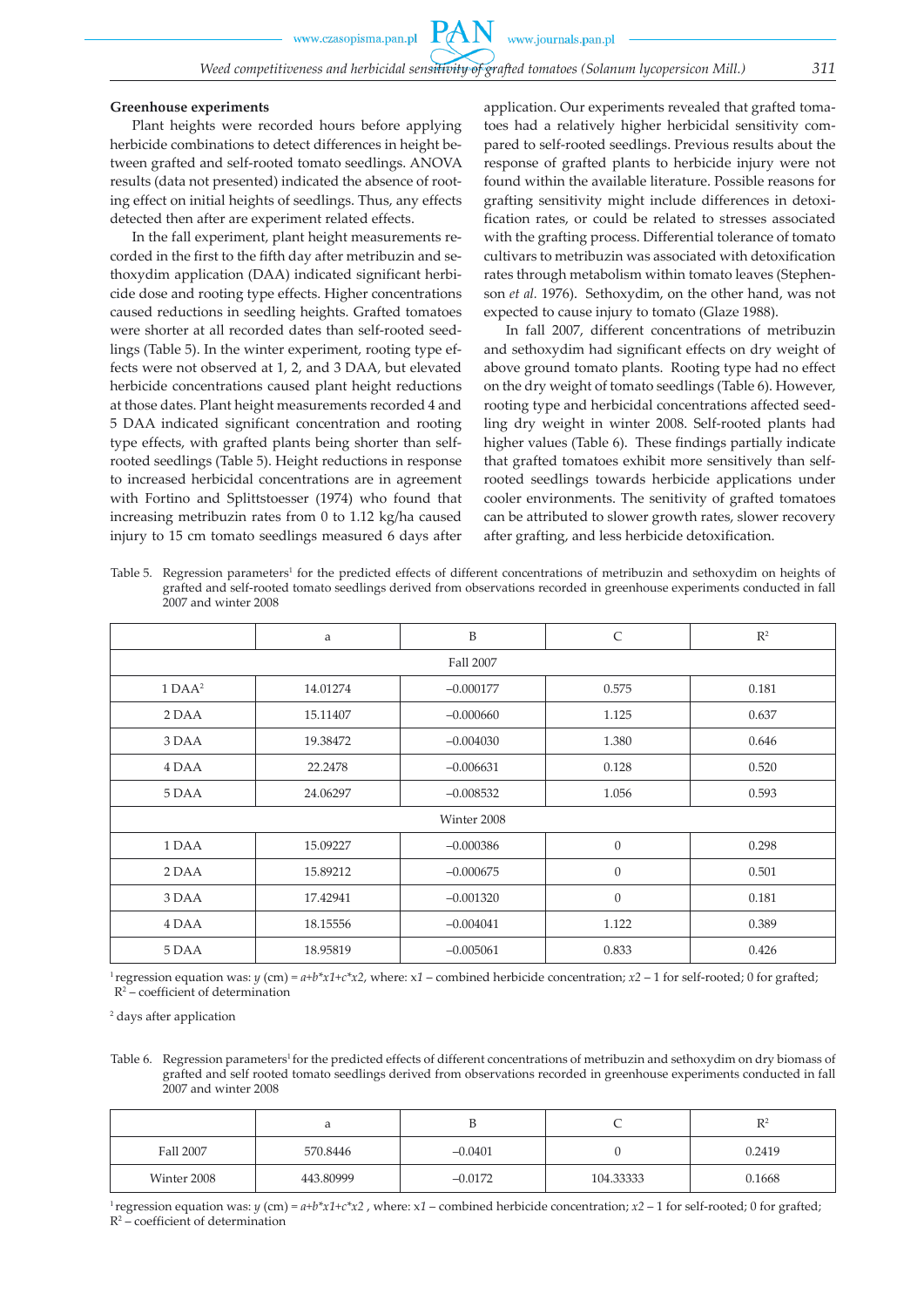## **CONCLUSIONS**

In this research we tested the weed competitive ability of grafted tomatoes in comparison with self-rooted tomatoes. We also evaluated the differential sensitivity of grafted tomatoes to metribuzin and sethoxydim to alert producers of possible future risks. We found that grafting of tomato seedlings had no apparent advantage or disadvantage in weed competitiveness over self-rooted tomatoes. Weeds did not impose suppression effects on the vegetative growth of tomatoes in either of the growing seasons. Nevertheless, tomato yield was significantly lower in weedy plots compared to weed free plot. Higher yields were harvested from grafted tomatoes, probably due to their more vigorous root system. The presumably more vigorous grafted tomato plants did not cause any extra suppression on weed growth. Greenhouse experiments revealed a relatively higher sensitivity of grafted tomatoes to metribuzin and sethoxydim applications, compared to self-rooted ones. Grafted plants probably were under greater stress to metabolize and detoxify the high rates of herbicides whenever variations in plant height or dry matter accumulations were detected. This is an important fact that should be considered when herbicide management programs are designed to control weeds in grafted tomatoes, and probably in other grafted crops.

### **ACKNOWLEDGEMENTS**

We would like to thank Dr. Firas Abu-El Samen and Dr. Hmoud Al-Debei for their useful comments, suggestions and discussions. Special thanks are due to Mr. Ahmad Al-qudah, Mr. Ibrahim Abu Al-Ruzz, and Mr. Firas Mansour. We acknowledge the financial support of the Deanship of Scientific research, Jordan University of Science and Technology.

### **REFERENCES**

- Abu-Irmaileh B. 2000. Weeds of Cultivated Fields. Amman. 2nd ed. Publications of The Deanship of Research, University of Jordan: 4–15.
- Al-Khatib K., Libbeey C., Kadir S., Boydston R. 1997. Differential varietal response of green pea (*Pisum sativum*) to metribuzin. Weed Technol. 11 (3): 775–781.
- Besri M. 2003. Tomato grafting as an alternative to methyl bromide in Morocco. p. 12–14. In: Proc. Int. Conference on Methyl Bromide Alternatives and Emission Reductions. 3–6 November, San Diego, California.
- Besri M. 2005. Current situation of tomato grafting as alternative to methyl bromide for tomato production in the Mediterranean region. p. 47–53. Ann. Int. Res. Conference on Methyl Bromide Alternatives and Emissions Reductions. 3 November 2005. San Diego, CA, USA.
- Bunnell B., Baker D., McCarty B., Hall W., Colvin L. 2003. Differential response of five bahiagrass (*Paspalum notatum*) cultivars to metsulfuron. Weed Technol. 17 (3): 550–553.
- Dear B., Sandral G., Coombes N. 1995. Differential tolerance of *Trifolium subterraneum* L. (subterranean clover) cultivars to broadleaf herbicides 1. Herbage yield. Aust. J. Exp. Agric. 35 (4): 467–474.
- El-Mougy, N.S., El-Gamal, N.G., Mohamed, M.M.M., Abdel-Kader, M.M. 2008. Furfural approaches as control measures against root rot and root-knot incidence of tomato under greenhouse and field conditions. J. Plant Protection Res. 48 (1): 93–105.
- Fernández Garcia N., Martinez V., Cerda A., Carvajal M. 2002. Water and nutrient uptake of grafted tomato plants grown under saline conditions. J. Plant Physiol. 159 (8): 899–905.
- Fortino J., Splittstoesser W. 1974. Response of tomato to metribuzin. Weed Sci. 22 (5): 460–463.
- Glaze N. 1988. Weed control in direct-seeded tomato, *Lycopersicon esculentum,* for transplants. Weed Technol. 2: 333–337.
- Karajeh, M.R., 2008. Interaction of root-knot nematode (*Meloidogyne javanica*) and tomato as affected by hydrogen peroxide. J. Plant Protection Res. 48 (2): 181–187.
- Kazinczi G., Varga P., Takacs A., Torma M., Horvath J. 2007. Early competition between tomato and *Convolvulus arvensis* in additive experiment. Cereal Res. Commun. 35 (2): 601–604.
- Khah E., Kakava E., Mavromatis A., Chachalis D., Goulas C. 2006. Effect of grafting on growth and yield of tomato (*Lycopersicon esculentum* Mill.) in greenhouse and open-field. J. Appl. Hortic. 8 (1): 3–7.
- Khresat S., Rwajfeh Z., Mohammad M. 1998. Morphological, physical, and chemical properties of selected soils in the arid and semi-arid region in Northestrern Jordan. J. Arid Environ. 40 (1): 15–25.
- Lee M. 1994. Cultivation of grafted vegetables I, current status, grafting methods and benefits. HortScience 29 (2): 235–239.
- Lucier G., Biing-Hwan L., Jane A., Linda K. 2000. Factors Affecting Tomato Consumption in the United States. USDA's Economic Research Service, November 2000: 26–32.
- Marsic N., Osvald J. 2004. The influence of grafting on yield of two tomato cultivars (*Lycopersicon esculentum* Mill.) grown in plastic house. Acta Agric. Slovenica 83 (2): 243–249.
- McAvoy R. 2005. Grafting techniques for greenhouse tomatoes, commercial vegetable and fruit crops newsletter. University of Connecticut Cooperative Extension System and Department of Plant Science 1: 1–4.
- McGiffen M.E., Masiunas J.B., Hesketh J.D. 1992. Competition for light between tomatoes and nightshades (*Solanum nigrum* or *S. ptycanthum*). Weed Sci. 40: 220–226.
- Milton E., McGiffen J., John B., Masiunas H.J. 1992. Competition for light between tomatoes and nightshades (*Solanum nigrum* or *S. ptycanthum*). Weed Sci. 40 (2): 220–226.
- Monaco T., Grayson A., Sanders D. 1981. Influence of four weed species on the growth, yield, and quality of direct-seeded tomatoes (*Lycopersicon esculentum*). Weed Sci. 29 (4): 394– 397.
- Monaco T., Weller S., Shton F. 2002. Weed Science: Principles and Practices. 4th ed. Willey, 700 pp.
- Montanya S., Ponce R. 2006. Competition for nitrogen between thorn apple and tomato and pepper. J. Plant Nutr. 29 (3): 565–574.